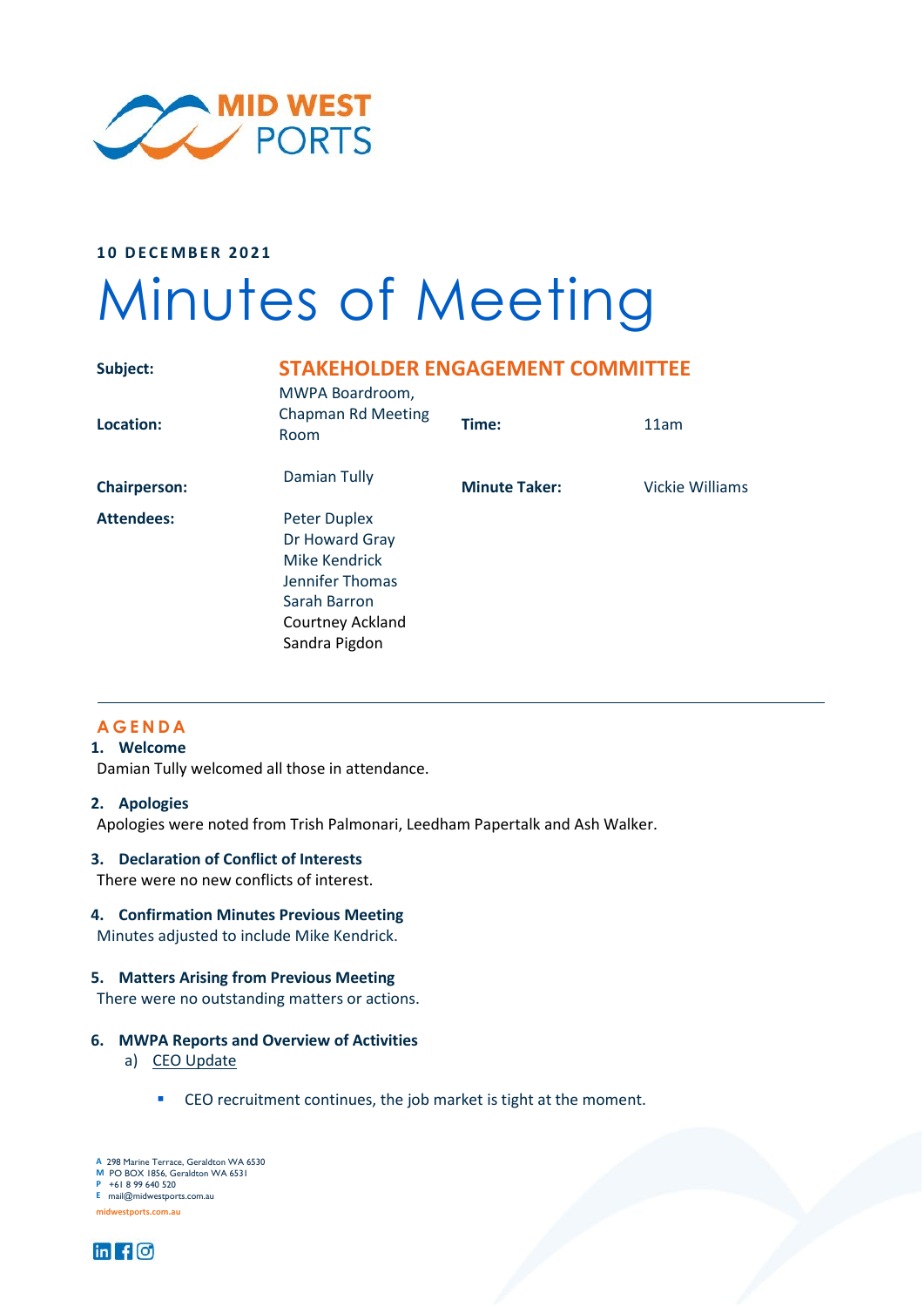

## b) Trade Prospects

SP outlined working on expansion plan, for increase in trade over the next 10 years. A number of port services agreements executed for late 22, 23 and 24.

Working through logistical items to ensure MWPA can meet capacity requirements.

## c) New Staff

Committee advised of new staff;

| <b>Name</b>         | Role                         | <b>Commencement Date</b> |
|---------------------|------------------------------|--------------------------|
| Geoff Knott         | <b>Operations Supervisor</b> | 20 September 2021        |
| <b>Steve Rankin</b> | <b>WHS Advisor</b>           | 18 October 2021          |
| Sanjeet Yadav       | Deputy Harbour Master        | 18 October 2021          |
| Steve Pattenden     | Wharf Superintendent         | 01 November 2021         |
|                     | Environment & Sustainability |                          |
| Sarah Barron        | Manager                      | 06 December 2021         |

## d) COVID-19 Update-14 Day rule:

14 day quarantine rule implemented for ships from March 2020, we have been asked to reassess this rule. Once the community (WA) is at 90% vaccinated and Port staff are 100% vaccinated, and international boarded are opened without quarantine, MWPA will consider lifting the 14 day rule.

Currently a 28 day back scan of ships to monitor the situation, this will be ramped up and a risk based approach will be implemented.

## e) Enterprise Agreements

MWPA has 3 enterpriae agreements:

- General Staff
- Maintenance, Operator and Marine Specialists; and
- Marine Pilots.

The General Staff and MOM agreements have been approved by the Fair Work Commission and they are implemented for 3 years.

## f) Oil Spill Exercise

WA simulated oil spill exercise hosted by MWPA in October, with approximately 100 participants.

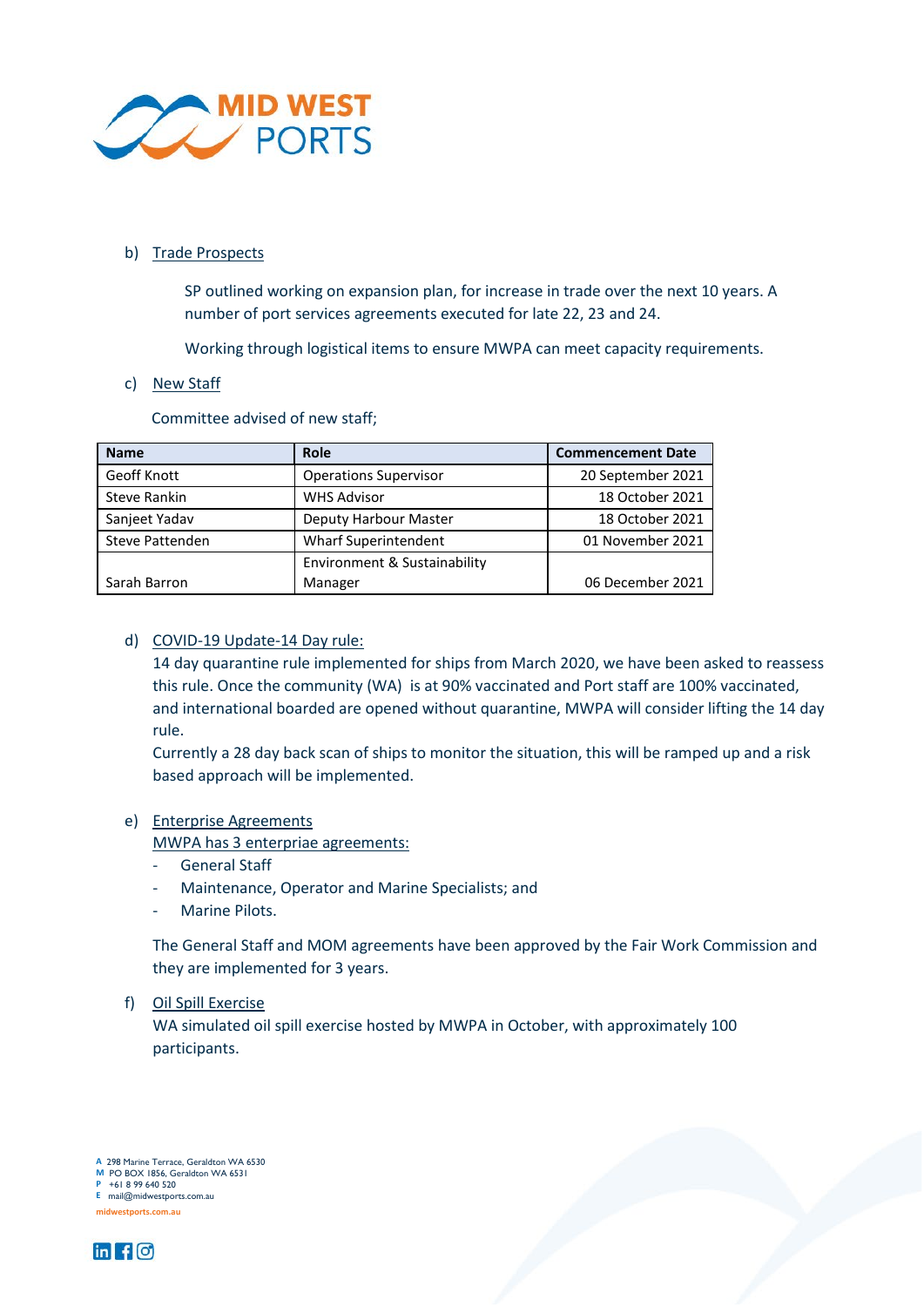

# g) Christmas Period

During the Christmas Period the administration buildings will be closed with skeleton staff.

## **7. Progress of Strategic Intent and MWPA Operations**

- a) Update on current, new and emerging projects that are of relevance to the community.
	- Projects:
		- o Wharf 4 Deck Refurbishment and Rail Replacement PD Advised works continue of Berth 4, project should be finished late February 2022.
		- o Navigational Beacons PD advised beacons in the channel have had their tops replaced, due to weather works put on hold and looking to remobilise in 2022.
		- o Dredging is completed for the 2021 project. Harbour Master is looking at declared depths and ongoing environmental monitoring is being undertaken.
- b) Monitoring and environmental performance
	- Licencing Amendment work continues on the throughput licence amendment.
	- Dust Taming Fencing will be installed on Marine Terrace.
- c) Maintenance and public space update
	- South Pens Walkway A section in the FBH will be replaced going out to tender.
	- FBH Northern Reclaim development- the reclaim is being established as industrial use, a proponent will commence a boat building business in 2022.
	- **Eastern Breakwater Jetty location will be off the viewing platform, a \$3mil investment** from State government for this jetty. MWPA will be project managers and operators of the jetty.
- d) Community complaints and response to these complaints
	- A number of complaints and concerns
- e) Information provided to the community and any feedback
	- MWPA

# **8. Community Update**

- Jamie Strickland will continue with tag team approach to representation meeting. We held our AGM, managed to get positions filled, Heritage officer commencing Monday. Involved in launch of HMAW Stalwart.
- Mike Kendrick Mens Shed -thanks to Port for donations, has helped keep us going, Irish club, we run local music sessions, and going really well, 160+ members. Army cadet units, going really well, about 30 as have airforce and navy.
	- Volunteers meet and greet for cruise ships went really well.
- Courtney Ackland Market remains strong, expecting 64 ships in 2022, approx. 1.2-1.3 million tonne.

**A** 298 Marine Terrace, Geraldton WA 6530 **A** 298 Marine M PO BOX 1856, Geraldton WA 6531 **P** +61 8 99 640 520 **F** +61 8 99 640 555 **P** +61 8 99 640 520 **E** mail@midwestports.com.au



**midwestports.com.au midwestports.com.au**